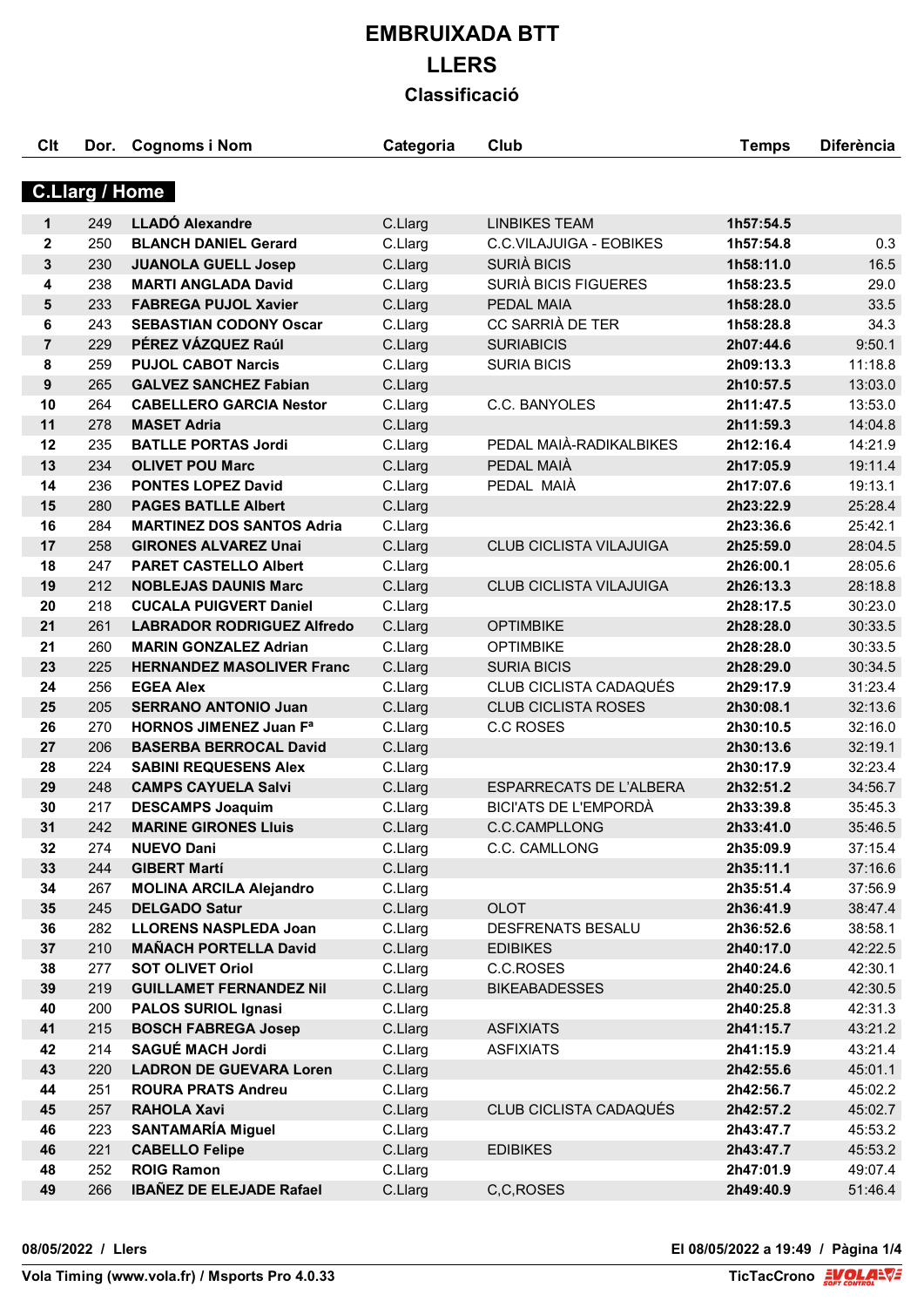| Clt | Dor. | <b>Cognoms i Nom</b>               | Categoria | Club                                  | <b>Temps</b> | <b>Diferència</b> |
|-----|------|------------------------------------|-----------|---------------------------------------|--------------|-------------------|
|     |      |                                    |           |                                       |              |                   |
| 50  | 273  | <b>DIAZ DIAZ Bagriel</b>           | C.Llarg   | C.CROSES                              | 2h52:17.7    | 54:23.2           |
| 51  | 201  | <b>TEIXIDOR Marti</b>              | C.Llarg   | <b>EDIBIKES</b>                       | 2h53:40.7    | 55:46.2           |
| 52  | 254  | <b>SOLER PAGES Xavier</b>          | C.Llarg   | <b>CLUB CICLISTA VILAJUIGA EOBIKE</b> | 2h56:25.2    | 58:30.7           |
| 53  | 211  | <b>ADREOHER TARRÉS LIUIS</b>       | C.Llarg   | TRAMUNTANA X-TREM                     | 2h57:22.6    | 59:28.1           |
| 54  | 207  | <b>CUFRÉ Facundo</b>               | C.Llarg   | AMIGOS DEL GANCHILLO                  | 2h58:49.4    | 1h00:54.9         |
| 55  | 268  | <b>PORTERIAS Dani</b>              | C.Llarg   |                                       | 2h58:49.9    | 1h00:55.4         |
| 56  | 279  | <b>REYES CHAVARRIN Eduardo</b>     | C.Llarg   | <b>TEAM FUMLEE</b>                    | 3h01:23.2    | 1h03:28.7         |
| 57  | 241  | <b>VILÀ DALMAU Miquel</b>          | C.Llarg   | C.C.CAMPLLONG                         | 3h02:05.5    | 1h04:11.0         |
| 58  | 246  | <b>TORRENTÓ CARBONELL Josep</b>    | C.Llarg   | <b>CC CAMPLLONG</b>                   | 3h02:07.6    | 1h04:13.1         |
| 59  | 204  | <b>SANTOS GUILLEN Miguel Angel</b> | C.Llarg   | C.C. SOBREBICI                        | 3h03:23.8    | 1h05:29.3         |
| 60  | 213  | <b>SAEZ Guillem</b>                | C.Llarg   | <b>SCOOTFAST TEAM</b>                 | 3h08:35.2    | 1h10:40.7         |
| 61  | 240  | <b>MACIAS PEREZ David</b>          | C.Llarg   | EL DEL COLEGA                         | 3h08:35.5    | 1h10:41.0         |
| 62  | 222  | <b>CABELLO MANCEBO Fernando</b>    | C.Llarg   | <b>EDIBIKES</b>                       | 3h09:58.3    | 1h12:03.8         |
| 63  | 253  | <b>MIRALTA BORDAS David</b>        | C.Llarg   | <b>INNOVIT</b>                        | 3h16:29.9    | 1h18:35.4         |
| 64  | 272  | <b>MAURICI ESTRADA Alex</b>        | C.Llarg   |                                       | 3h18:19.8    | 1h20:25.3         |
| 65  | 271  | <b>GARCIA MARGALLO Francesc</b>    | C.Llarg   |                                       | 3h18:20.5    | 1h20:26.0         |
| 66  | 226  | <b>FONTDECABA FORNES Marc</b>      | C.Llarg   |                                       | 3h28:35.0    | 1h30:40.5         |
| 67  | 231  | <b>TOUTAIN RODRIGUEZ Roger</b>     | C.Llarg   | ARRELATS A LA MUGA                    | 3h34:48.9    | 1h36:54.4         |

### **C.Llarg / Dona**

| 237 | SURIA ROCA Núria              | C.Llarg | SURIA BICIS FIGUERES | 2h30:33.3 |           |
|-----|-------------------------------|---------|----------------------|-----------|-----------|
| 285 | <b>MARTIN OLIVET Eva</b>      | C.Llarg |                      | 2h52:17.9 | 21:44.6   |
| 262 | <b>AMOEDO CIBERA Cristina</b> | C.Llarg | PEDAL MAIA           | 2h59:13.5 | 28:40.2   |
| 263 | <b>LUQUE ARANDA Ana</b>       | C.Llarg | <b>FUMLEE TEAM</b>   | 3h01:23.0 | 30:49.7   |
| 269 | <b>FERRER ISERN Txell</b>     | C.Llarg |                      | 3h34:38.9 | 1h04:05.6 |

## **C.Curt / Home**

| 1              | 455 | <b>MONTEY Aniol</b>             | C.Curt | <b>OBRABITAT + OPEDALS</b> | 1h07:50.0 |         |
|----------------|-----|---------------------------------|--------|----------------------------|-----------|---------|
| $\mathbf{2}$   | 435 | <b>CERVERA CASTRILLO Marc</b>   | C.Curt |                            | 1h07:53.6 | 3.6     |
| 3              | 441 | <b>DEVESA COLOME NII</b>        | C.Curt | C. C. VILAJUÏGA            | 1h10:56.1 | 3:06.1  |
| 4              | 432 | <b>GENIS SAIS Marc</b>          | C.Curt | VILAJUÏGA                  | 1h11:25.9 | 3:35.9  |
| 5              | 402 | <b>PASCUAL OLIVERAS Albert</b>  | C.Curt | <b>EDIBIKES</b>            | 1h11:26.1 | 3:36.1  |
| 6              | 434 | <b>BATLLE PORTAS Ramon</b>      | C.Curt |                            | 1h13:50.8 | 6:00.8  |
| $\overline{7}$ | 475 | <b>PORTERIAS SABATER Alfons</b> | C.Curt |                            | 1h15:45.8 | 7:55.8  |
| 8              | 480 | <b>ALVES DA SILVA David</b>     | C.Curt |                            | 1h16:23.1 | 8:33.1  |
| 9              | 474 | <b>PORTER FARRE Biel</b>        | C.Curt | PEDALS MAIA                | 1h16:24.7 | 8:34.7  |
| 10             | 413 | <b>NOGUERA ANIEVAS Albert</b>   | C.Curt | <b>CICLES SERRANO</b>      | 1h16:30.6 | 8:40.6  |
| 11             | 423 | <b>TERRÓN QUERALTA Ismael</b>   | C.Curt | EQUIP 3                    | 1h17:01.5 | 9:11.5  |
| 12             | 436 | <b>MEYER EVERDT Nicolas</b>     | C.Curt | <b>LINBIKES</b>            | 1h18:45.5 | 10:55.5 |
| 13             | 445 | <b>GARCIA TORRALVO Adria</b>    | C.Curt |                            | 1h18:47.4 | 10:57.4 |
| 14             | 275 | <b>PLANAS PLANAS Jaume</b>      | C.Curt |                            | 1h21:50.6 | 14:00.6 |
| 15             | 466 | <b>GONZALEZ RUBIO Adrià</b>     | C.Curt |                            | 1h24:23.3 | 16:33.3 |
| 16             | 463 | <b>JUANOLA ALVAREZ David</b>    | C.Curt | THE OTHER SIDE             | 1h24:33.9 | 16:43.9 |
| 17             | 406 | <b>CABELLO JUST Quico</b>       | C.Curt |                            | 1h24:35.0 | 16:45.0 |
| 18             | 422 | <b>MARULL DUCH Jordi</b>        | C.Curt |                            | 1h24:38.3 | 16:48.3 |
| 19             | 450 | <b>LABADO RICARD Eric</b>       | C.Curt | <b>OPTIMBIKE</b>           | 1h25:03.1 | 17:13.1 |
| 20             | 444 | <b>PORTERIAS IBAÑEZ Albert</b>  | C.Curt |                            | 1h28:31.3 | 20:41.3 |
| 21             | 438 | <b>CID LÓPEZ Dani</b>           | C.Curt | CLUB CICLISTA VILAJUÏGA    | 1h28:37.1 | 20:47.1 |
|                |     |                                 |        |                            |           |         |

**08/05/2022 / Llers El 08/05/2022 a 19:49 / Pàgina 2/4**

**Vola Timing (www.vola.fr) / Msports Pro 4.0.33**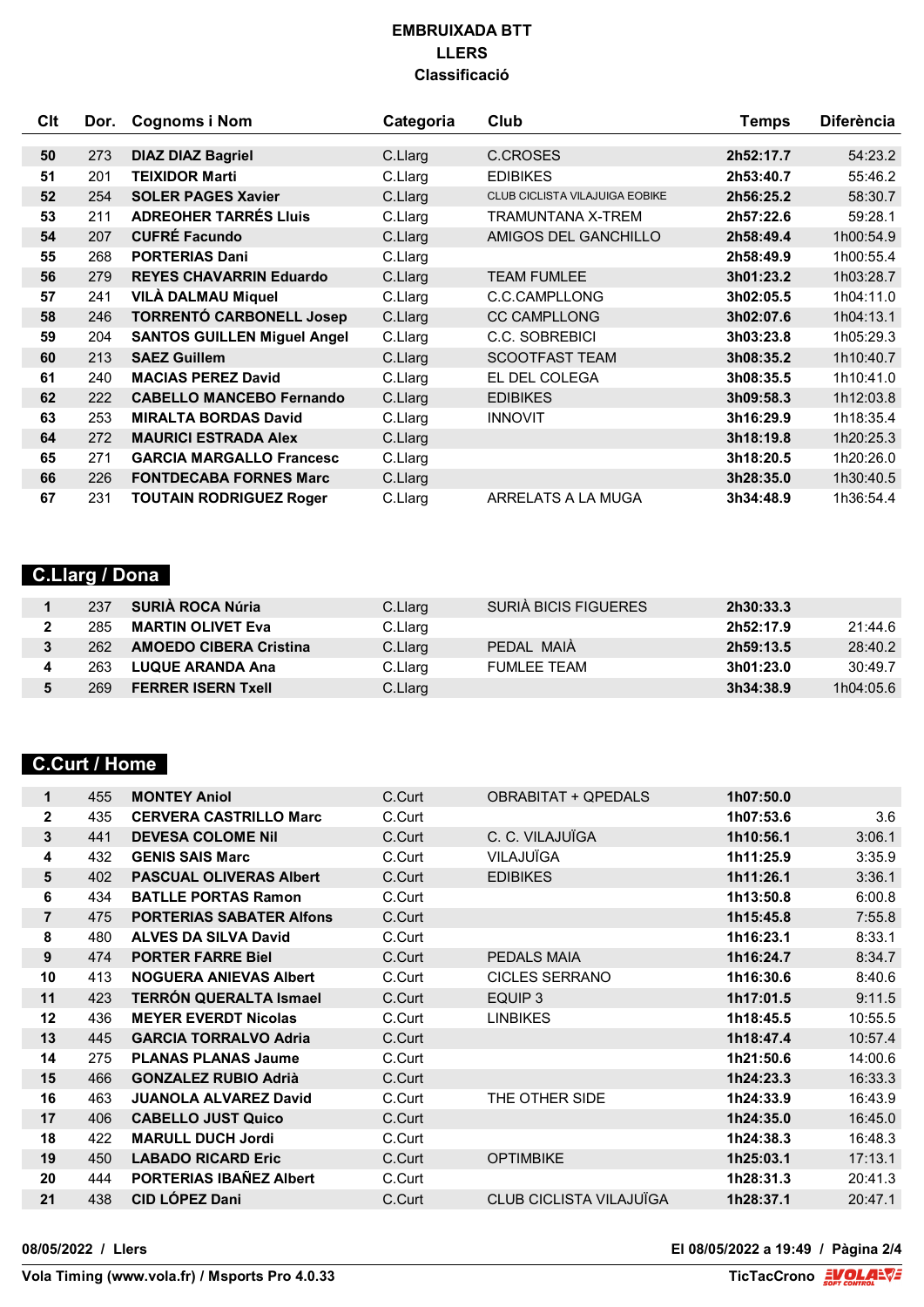| Clt | Dor. | <b>Cognoms i Nom</b>                    | Categoria | Club                          | <b>Temps</b> | <b>Diferència</b> |
|-----|------|-----------------------------------------|-----------|-------------------------------|--------------|-------------------|
| 22  | 467  | <b>TEIXIDOR VILA Jordi</b>              | C.Curt    |                               | 1h28:40.8    | 20:50.8           |
| 23  | 454  | <b>ROVIRA MIR Josep Maria</b>           | C.Curt    |                               | 1h28:47.3    | 20:57.3           |
| 24  | 419  | <b>PUJOL CAMPS Marti</b>                | C.Curt    |                               | 1h29:33.8    | 21:43.8           |
| 25  | 439  | <b>GASOL GIL Jordi</b>                  | C.Curt    |                               | 1h29:35.4    | 21:45.4           |
| 26  | 227  | <b>ARANDA Ramon</b>                     | C.Curt    |                               | 1h29:42.0    | 21:52.0           |
| 27  | 281  | <b>LAGRESA CUMBRIU Marti</b>            | C.Curt    |                               | 1h29:51.3    | 22:01.3           |
| 28  | 202  | RUISÁNCHEZ ACEBAL Toño                  | C.Curt    | <b>EDIBIKES ESQUENAPELATS</b> | 1h30:15.9    | 22:25.9           |
| 29  | 417  | <b>RODRIGUEZ AGUDO Carlos</b>           | C.Curt    | MONTPALAUTEAM                 | 1h30:42.8    | 22:52.8           |
| 30  | 416  | <b>RODRIGUEZ CARACUEL Juan Carlos</b>   | C.Curt    |                               | 1h30:43.9    | 22:53.9           |
| 31  | 401  | <b>MARTÍN SEGURA Jordi</b>              | C.Curt    | <b>EDIBIKES</b>               | 1h33:24.0    | 25:34.0           |
| 32  | 478  | <b>HIDALGO BARDERA Robert</b>           | C.Curt    |                               | 1h34:32.6    | 26:42.6           |
| 33  | 418  | <b>BROTONS GIABERT Vicent</b>           | C.Curt    | <b>BIKINEROS</b>              | 1h37:33.2    | 29:43.2           |
| 34  | 420  | <b>GUZMAN Guillermo</b>                 | C.Curt    | <b>ELS 300</b>                | 1h39:10.9    | 31:20.9           |
| 35  | 411  | <b>PINO MORATO Manel</b>                | C.Curt    |                               | 1h39:15.0    | 31:25.0           |
| 36  | 408  | <b>MARTÍNEZ I BARANERA Roger</b>        | C.Curt    | <b>CLUB CICLISTA ROSES</b>    | 1h40:59.2    | 33:09.2           |
| 37  | 429  | <b>DIAZ FERNANDEZ Toni</b>              | C.Curt    | <b>CABRABIKERS EMPORDA</b>    | 1h41:07.1    | 33:17.1           |
| 38  | 443  | <b>CODERCH CAMPS Biel</b>               | C.Curt    | ESPARRECATS DE L'ALBERA       | 1h42:06.4    | 34:16.4           |
| 39  | 447  | <b>ZAMORANO CORONIL David</b>           | C.Curt    | <b>OPTIMBIKE</b>              | 1h42:17.3    | 34:27.3           |
| 40  | 428  | <b>CALVÓ CROS lu</b>                    | C.Curt    | <b>ELS CORRECAMINS BIKE</b>   | 1h42:51.3    | 35:01.3           |
| 41  | 468  | <b>VILANOVA GUARDIOLA Joan</b>          | C.Curt    |                               | 1h44:16.9    | 36:26.9           |
| 42  | 426  | <b>CANTO GUZMÁN Marc</b>                | C.Curt    | CABRABIKERS EMPORDÀ           | 1h46:01.1    | 38:11.1           |
| 43  | 425  | <b>STEINHARDT Matias</b>                | C.Curt    | <b>CABRABIKERS</b>            | 1h48:45.3    | 40:55.3           |
| 44  | 477  | <b>ALVAREZ GARRIDO David</b>            | C.Curt    |                               | 1h48:45.8    | 40:55.8           |
| 45  | 479  | <b>PEITAVI HEMAS Jordi</b>              | C.Curt    | <b>CABMABIKERS EMPORDA</b>    | 1h50:11.8    | 42:21.8           |
| 46  | 456  | <b>ABULLI VILA Jaume</b>                | C.Curt    |                               | 1h50:13.0    | 42:23.0           |
| 47  | 457  | <b>ABUKI LÓPEZ Carles</b>               | C.Curt    |                               | 1h50:26.9    | 42:36.9           |
| 48  | 461  | <b>REGALON MISAS Antonio</b>            | C.Curt    |                               | 1h51:24.8    | 43:34.8           |
| 49  | 451  | <b>CANER VALLS Arnaru</b>               | C.Curt    |                               | 1h51:27.4    | 43:37.4           |
| 50  | 412  | <b>ANORO FITA Arnau</b>                 | C.Curt    |                               | 1h51:32.2    | 43:42.2           |
| 51  | 470  | <b>SERRANO GARCIA Joel</b>              | C.Curt    |                               | 1h52:02.1    | 44:12.1           |
| 52  | 414  | <b>SERRANO ANTONIO Jordi</b>            | C.Curt    | <b>CLUB CICLISTA ROSES</b>    | 1h52:02.4    | 44:12.4           |
| 53  | 482  | <b>PIUIGMAL CARDONEU Francesc</b>       | C.Curt    |                               | 1h52:24.1    | 44:34.1           |
| 54  | 424  | <b>GRABALOSA Lluis</b>                  | C.Curt    |                               | 1h53:39.4    | 45:49.4           |
| 55  | 403  | <b>ESCOBAR MARTÍN Mateo</b>             | C.Curt    |                               | 1h53:43.1    | 45:53.1           |
| 56  | 442  | <b>BUXASA COROMINAS Josep</b>           | C.Curt    |                               | 1h54:59.2    | 47:09.2           |
| 57  | 460  | <b>CORDOBA PRAT Jordi</b>               | C.Curt    |                               | 1h56:08.5    | 48:18.5           |
| 58  | 430  | <b>CHICO CALSINA Pol</b>                | C.Curt    |                               | 1h58:13.6    | 50:23.6           |
| 59  | 421  | <b>ARIZA SALELLAS Carlos</b>            | C.Curt    |                               | 1h58:17.8    | 50:27.8           |
| 60  | 415  | <b>CANTOS Dani</b>                      | C.Curt    | <b>CLUB CICLISTA ROSES</b>    | 2h00:33.3    | 52:43.3           |
| 61  | 471  | <b>CANTOS BERNEO Ivan</b>               | C.Curt    |                               | 2h00:33.5    | 52:43.5           |
| 62  | 203  | <b>MORENO GARCIA Daniel</b>             | C.Curt    | <b>SURIA BICIS</b>            | 2h01:26.7    | 53:36.7           |
| 63  | 459  | <b>CORTADA POMES Anna</b>               | C.Curt    |                               | 2h01:57.3    | 54:07.3           |
| 64  | 469  | <b>GRAU SIERRA Tomas</b>                | C.Curt    |                               | 2h02:59.9    | 55:09.9           |
| 65  | 462  | <b>ABEL RIERA Francesc</b>              | C.Curt    |                               | 2h08:01.8    | 1h00:11.8         |
| 66  | 472  | <b>ALABAU BAGO Albert</b>               | C.Curt    | <b>BRUANI</b>                 | 2h28:57.7    | 1h21:07.7         |
| 67  | 431  | <b>HERNÁNDEZ ABREU Celso</b>            | C.Curt    |                               | 2h31:02.1    | 1h23:12.1         |
| 68  | 453  | <b>MO DÍAZ Josep Maria</b>              | C.Curt    |                               | 2h45:11.6    | 1h37:21.6         |
| 69  | 452  | <b>GIRÓ ORIOL Albert</b>                | C.Curt    |                               | 2h45:11.9    | 1h37:21.9         |
| 70  | 404  | <b>VILLALBA BELVER Francisco Javier</b> | C.Curt    |                               | 2h54:52.9    | 1h47:02.9         |